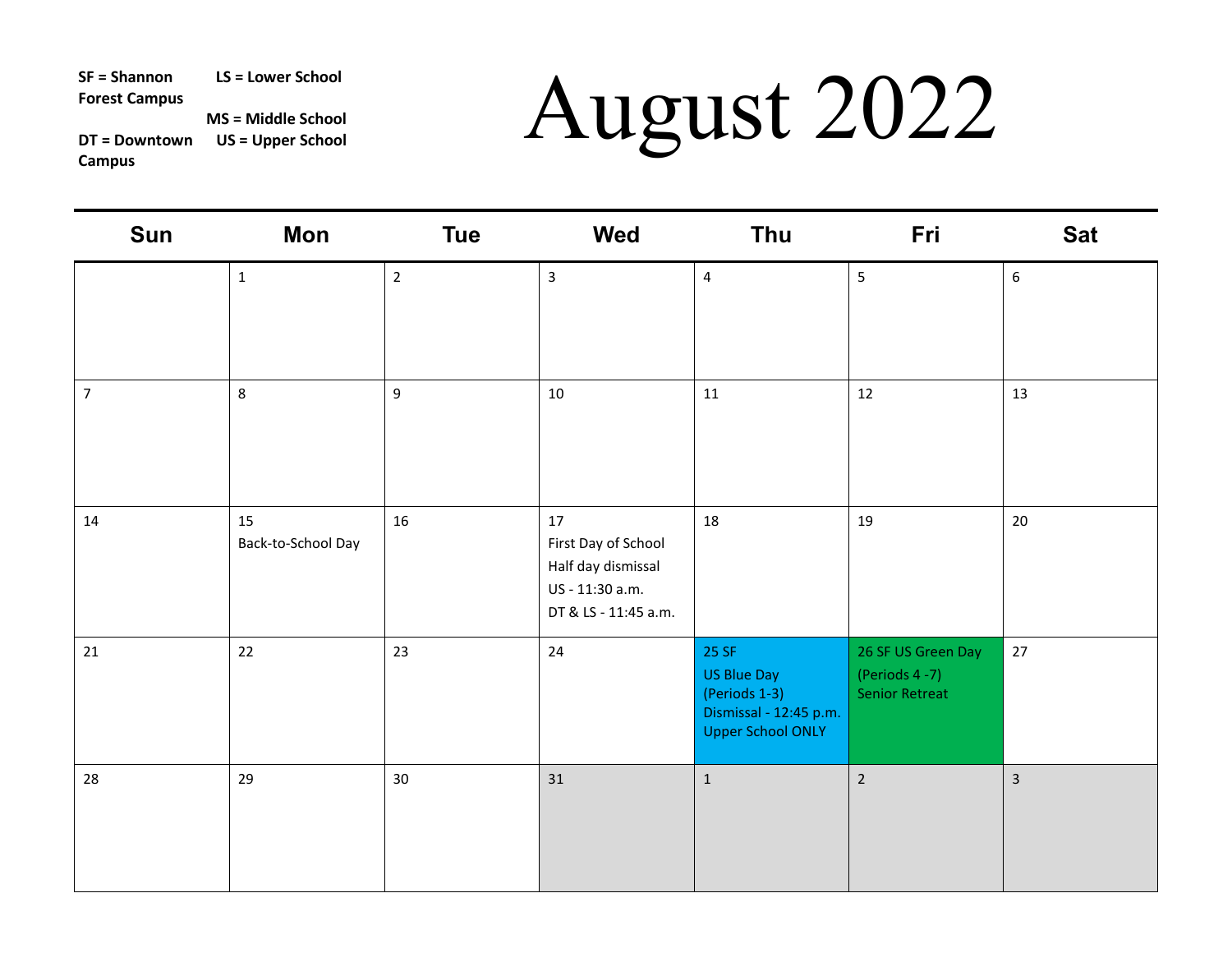# SF = Shannon LS = Lower School **September 2022**<br>
DT = Downtown US = Upper School **Campus**

| Sun            | Mon                                                | <b>Tue</b> | Wed                                           | Thu                                                                                                         | Fri                                                             | Sat          |
|----------------|----------------------------------------------------|------------|-----------------------------------------------|-------------------------------------------------------------------------------------------------------------|-----------------------------------------------------------------|--------------|
|                |                                                    |            |                                               | $\mathbf{1}$                                                                                                | $\overline{2}$                                                  | $\mathbf{3}$ |
| $\overline{4}$ | 5<br>NO SCHOOL<br>Labor Day                        | 6          | $\overline{7}$                                | 8<br>$\bullet$                                                                                              | 9                                                               | 10           |
| 11             | 12                                                 | 13         | 14<br><b>SF Q1 Progress</b><br><b>Reports</b> | 15 SF - US Blue Day<br>(US Periods 1-3)<br>Dismissal - 12:45 p.m.<br>12:45 p.m.<br><b>UPPER SCHOOL ONLY</b> | 16<br>SF-US<br>Green Day/US<br>(Periods 4-7)                    | 17           |
| 18             | 19 DT & SF<br>Downtown & Lower<br>School Book Fair | $20\,$     | 21                                            | 22<br>SF Fall Picture Day                                                                                   | 23<br>SF Fall Picture Day<br>Crusader Club<br>Athletics Cookout | 24           |
| 25             | 26                                                 | 27         | 28                                            | 29                                                                                                          | 30                                                              | $\mathbf{1}$ |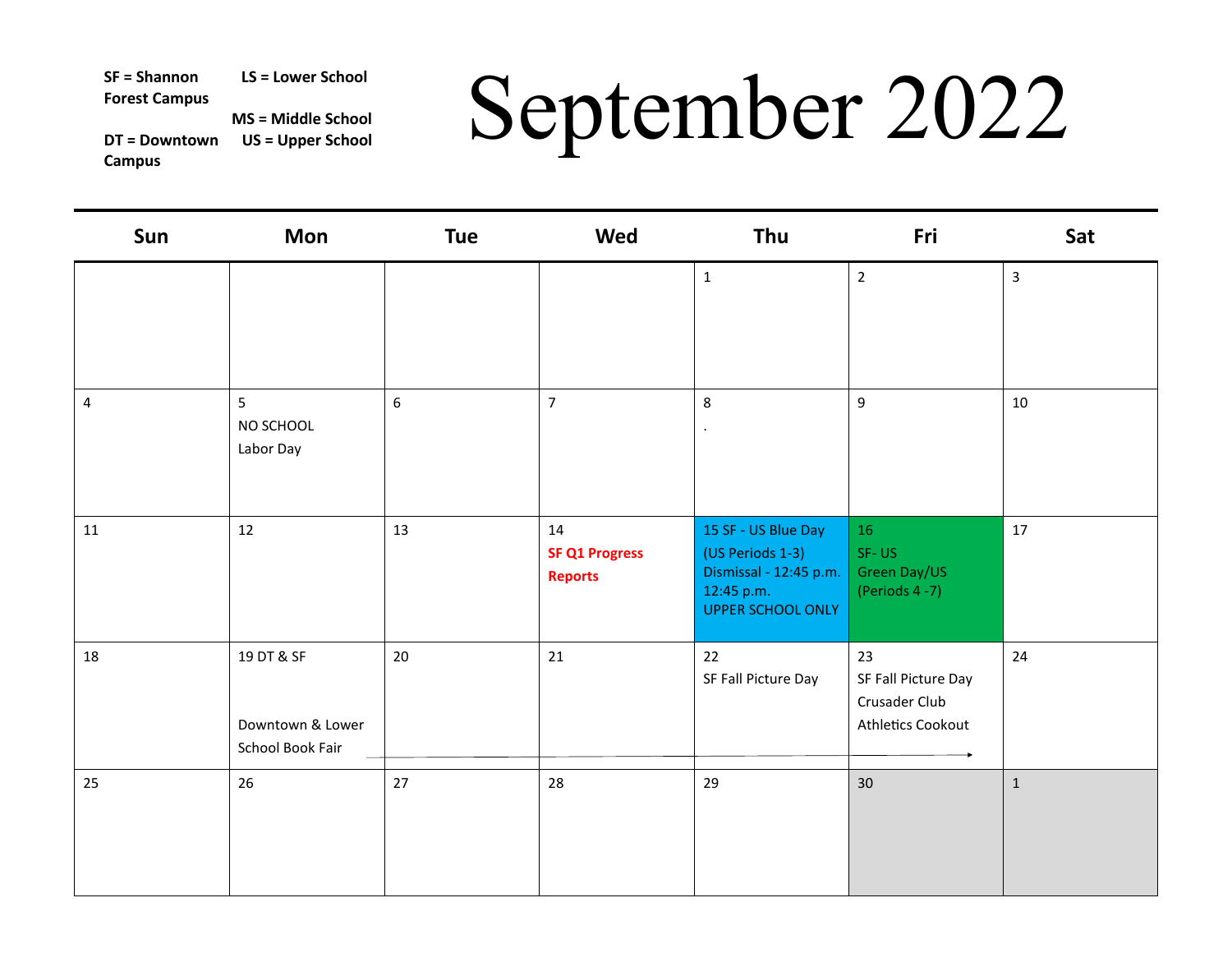# SF = Shannon LS = Lower School<br>Forest Campus MS = Middle School **DCtober 2022**<br>Campus Campus Compus **DET**

| Sun            | <b>Mon</b>                                                           | <b>Tue</b>                                                   | Wed                                             | Thu                                                                                                                                     | Fri                                                                                                      | Sat                                                   |
|----------------|----------------------------------------------------------------------|--------------------------------------------------------------|-------------------------------------------------|-----------------------------------------------------------------------------------------------------------------------------------------|----------------------------------------------------------------------------------------------------------|-------------------------------------------------------|
| 25             | 26                                                                   | 27                                                           | 28                                              | 29                                                                                                                                      | 30                                                                                                       | $\mathbf{1}$<br>SCISA MS Volleyball<br>Tournament     |
| $\overline{2}$ | 3                                                                    | 4                                                            | 5<br>Windy Gap<br>(7th - 12th Grade)            | 6                                                                                                                                       | $\overline{7}$<br>All School Half day<br>dismissal - Fall Break<br>US 11:30 a.m.<br>DT & LS - 11:45 a.m. | 8<br><b>SCISA State Swim</b><br>Meet                  |
| 9              | 10<br>NO SCHOOL<br><b>Fall Break</b>                                 | 11                                                           | 12<br><b>SF PSAT 2022</b><br>(8th - 11th Grade) | 13<br>SF - Fall Picture<br>Make-up Day                                                                                                  | 14<br>End of Q1                                                                                          | 15<br><b>SCISA State Swim</b><br>Meet                 |
| 16             | 17 SF 5th Grade<br><b>Crusader Crossroads</b>                        | 18 SF 5th Grade<br>Parent Crusader<br><b>Crossroads Tour</b> | 19                                              | 20 SF US Blue Day<br>Dismissal - 12:45 p.m.<br><b>Upper School ONLY</b><br><b>DT Picture Day</b><br>Q1 Report Cards on<br><b>RenWeb</b> | 21<br>SF US Green Day<br>DT Picture Day<br><b>SCISA State Volleyball</b><br>Tournament                   | 22                                                    |
| 23             | 24<br>Fall Parent/Teacher<br>Conference Week<br>(Teacher identified) | 25                                                           | 26                                              | 27 SF IMPACT Service<br>Day (6th - 12th<br>Grade)                                                                                       | 28                                                                                                       | 29<br><b>SCISA State Cross</b><br><b>Country Meet</b> |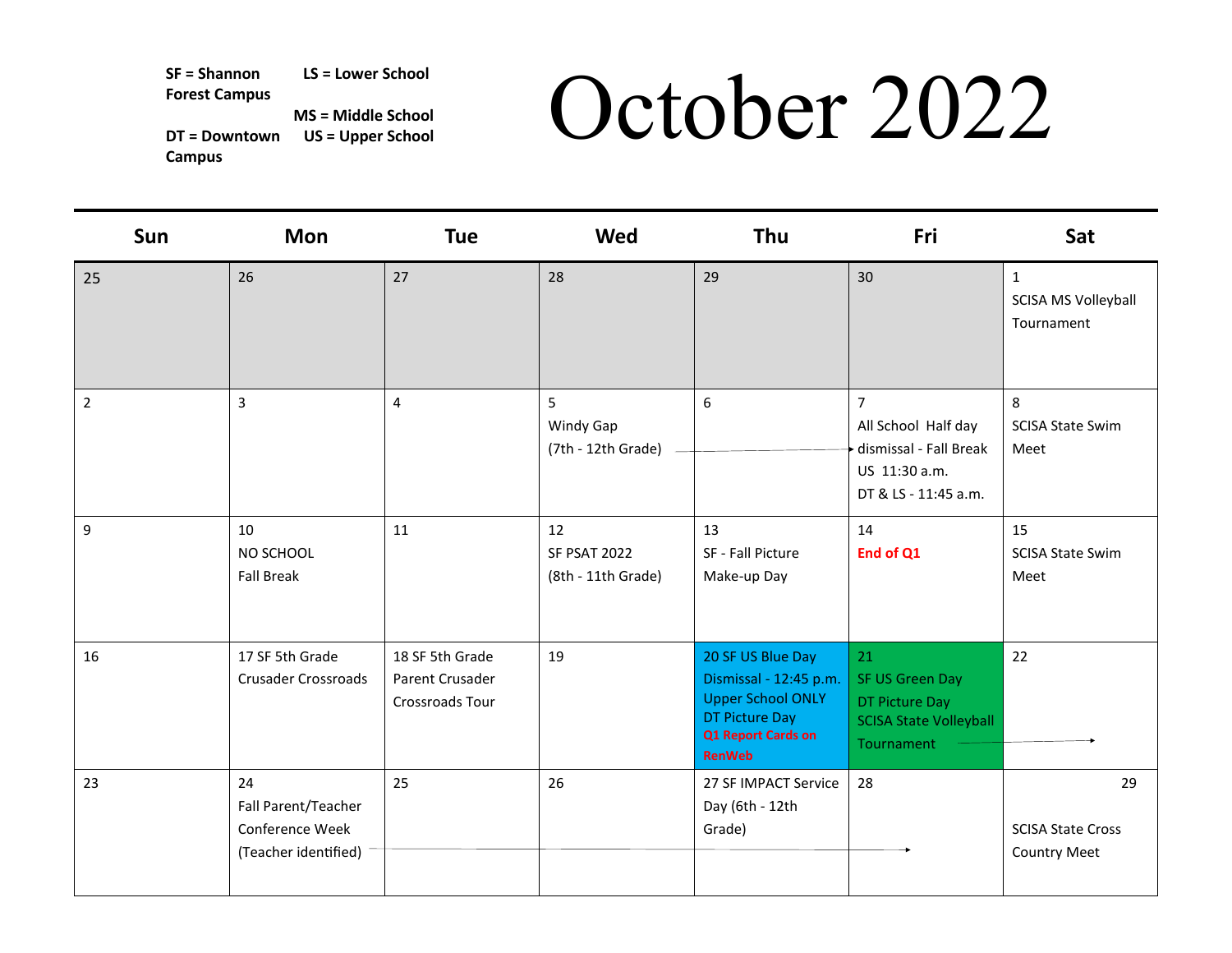**DT = Downtown US = Upper School Campus** 

# SF = Shannon LS = Lower School<br>Por = Downtown US = Upper School NOVemBer 2022<br>Campus

| <b>Sun</b>                                       | <b>Mon</b>                                                | <b>Tue</b>                  | <b>Wed</b>                                 | Thu                                                                                                               | Fri                                                                                 | <b>Sat</b>     |
|--------------------------------------------------|-----------------------------------------------------------|-----------------------------|--------------------------------------------|-------------------------------------------------------------------------------------------------------------------|-------------------------------------------------------------------------------------|----------------|
| 30                                               | 31                                                        | $\mathbf{1}$                | 2 SF<br>High School Youth In<br>Government | 3 2023 - 2024<br>Re-Enrollment Blitz<br><b>Begins</b>                                                             | 4 2023 - 2024<br>Re-Enrollment Blitz<br>Ends                                        | 5              |
| $\boldsymbol{6}$<br>SF MS Youth In<br>Government | $\overline{7}$<br>Priority Re-enrollment<br><b>Begins</b> | 8                           | $\overline{9}$                             | 10 US Blue Day<br>All School Early<br>Dismissal -12:45 p.m.<br>SF Veterans Day Prog.<br><b>Fall Sports Awards</b> | 11 SF<br><b>US Green Day</b><br>(Periods 4-7)                                       | 12             |
| 13                                               | 14<br><b>SF Q2 Progress</b><br><b>Reports</b>             | 15                          | 16                                         | 17                                                                                                                | 18 Priority<br>Re-Enrollment Ends<br>SF 1st Home<br>Basketball game<br>Pops Concert | 19             |
| 20                                               | 21<br>SF & DT<br>NO SCHOOL<br>Thanksgiving Break          | 22                          | 23                                         | 24                                                                                                                | 25                                                                                  | 26             |
| 27                                               | 28<br>Open Enrollment<br><b>Begins</b>                    | 29<br><b>Giving Tuesday</b> | 30                                         | $\mathbf 1$                                                                                                       | $\overline{2}$                                                                      | $\overline{3}$ |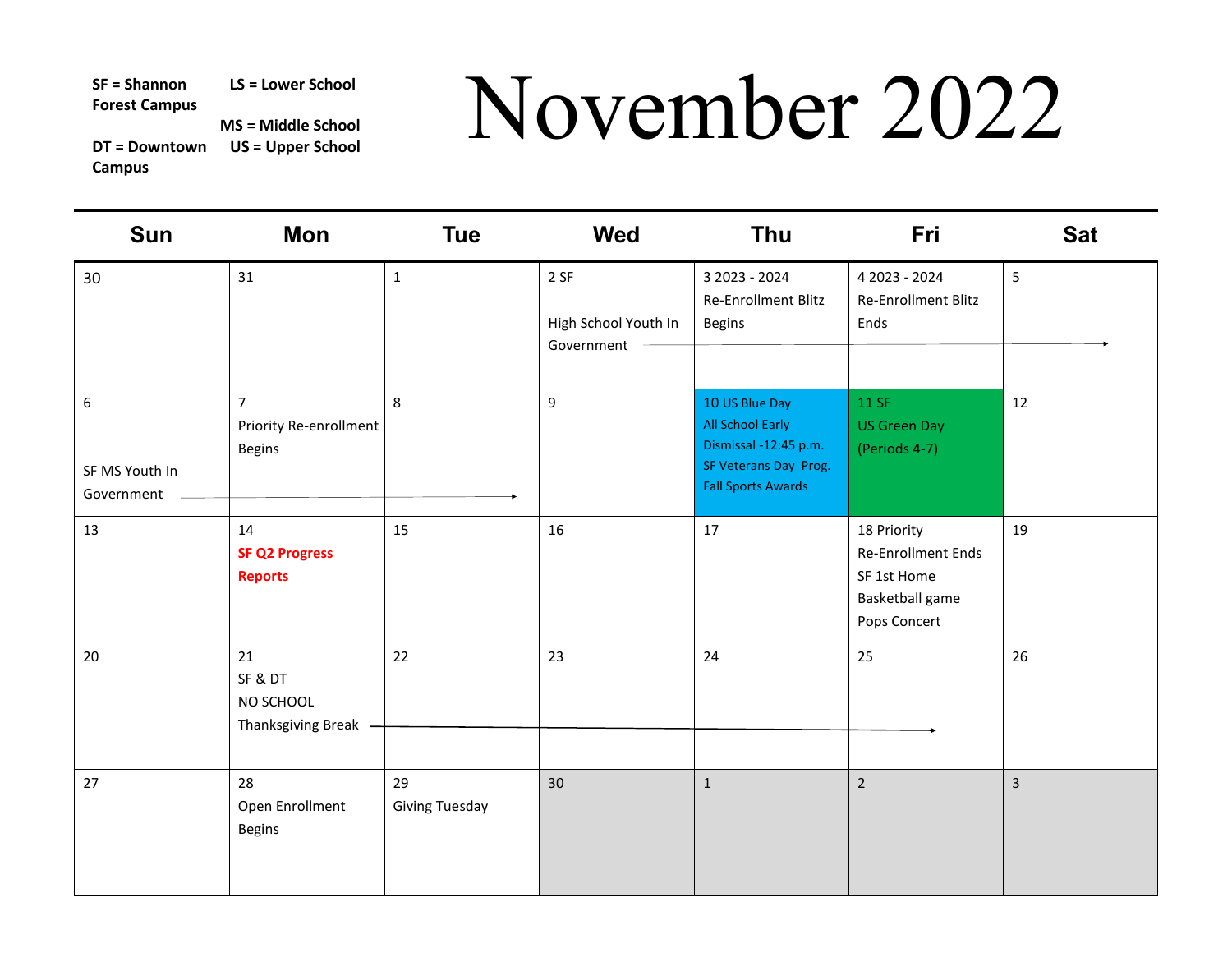# SF = Shannon LS = Lower School **December 2022**<br>
Por = Downtown US = Upper School **December 2022**

| Sun | Mon                                       | <b>Tue</b>                                                                    | Wed                                                                           | <b>Thu</b>                                                                                                           | Fri                                                                            | <b>Sat</b>     |
|-----|-------------------------------------------|-------------------------------------------------------------------------------|-------------------------------------------------------------------------------|----------------------------------------------------------------------------------------------------------------------|--------------------------------------------------------------------------------|----------------|
| 27  | 28                                        | 29                                                                            | 30                                                                            | $\mathbf{1}$                                                                                                         | $\overline{2}$<br>Toys for Tots<br><b>Collection Ends</b>                      | $\overline{3}$ |
| 4   | 5                                         | $\boldsymbol{6}$                                                              | 7 SF US Christmas<br>Chapel<br><b>US Christmas Concert</b>                    | 8 SF<br><b>US Blue Day</b><br>(Periods $1 - 3$ )<br><b>Early Dismissal</b><br>12:45 p.m.<br><b>Upper School ONLY</b> | 9 SF<br><b>US Green Day</b><br>(Periods $4 - 7$ )<br><b>US Jingle Mingle</b>   | 10             |
| 11  | 12                                        | 13 ALL SCHOOL HALF<br>DAY/US Exams<br>US - 11:30 a.m.<br>DT & LS - 11:45 a.m. | 14 ALL SCHOOL HALF<br>DAY/US Exams<br>US - 11:30 a.m.<br>DT & LS - 11:45 a.m. | 15 ALL SCHOOL HALF DAY/<br>US Exams<br>US - 11:30 a.m.<br>DT & LS - 11:45 a.m.                                       | 16 ALL SCHOOL HALF DAY/<br>US Exams<br>US - 11:30 a.m.<br>DT & LS - 11:45 a.m. | 17             |
| 18  | 19<br><b>CHRISTMAS BREAK</b><br>No School | 20                                                                            | 21                                                                            | 22                                                                                                                   | 23                                                                             | 24             |
| 25  | 26<br><b>CHRISTMAS BREAK</b><br>No School | 27                                                                            | 28                                                                            | 29                                                                                                                   | 30                                                                             | 31             |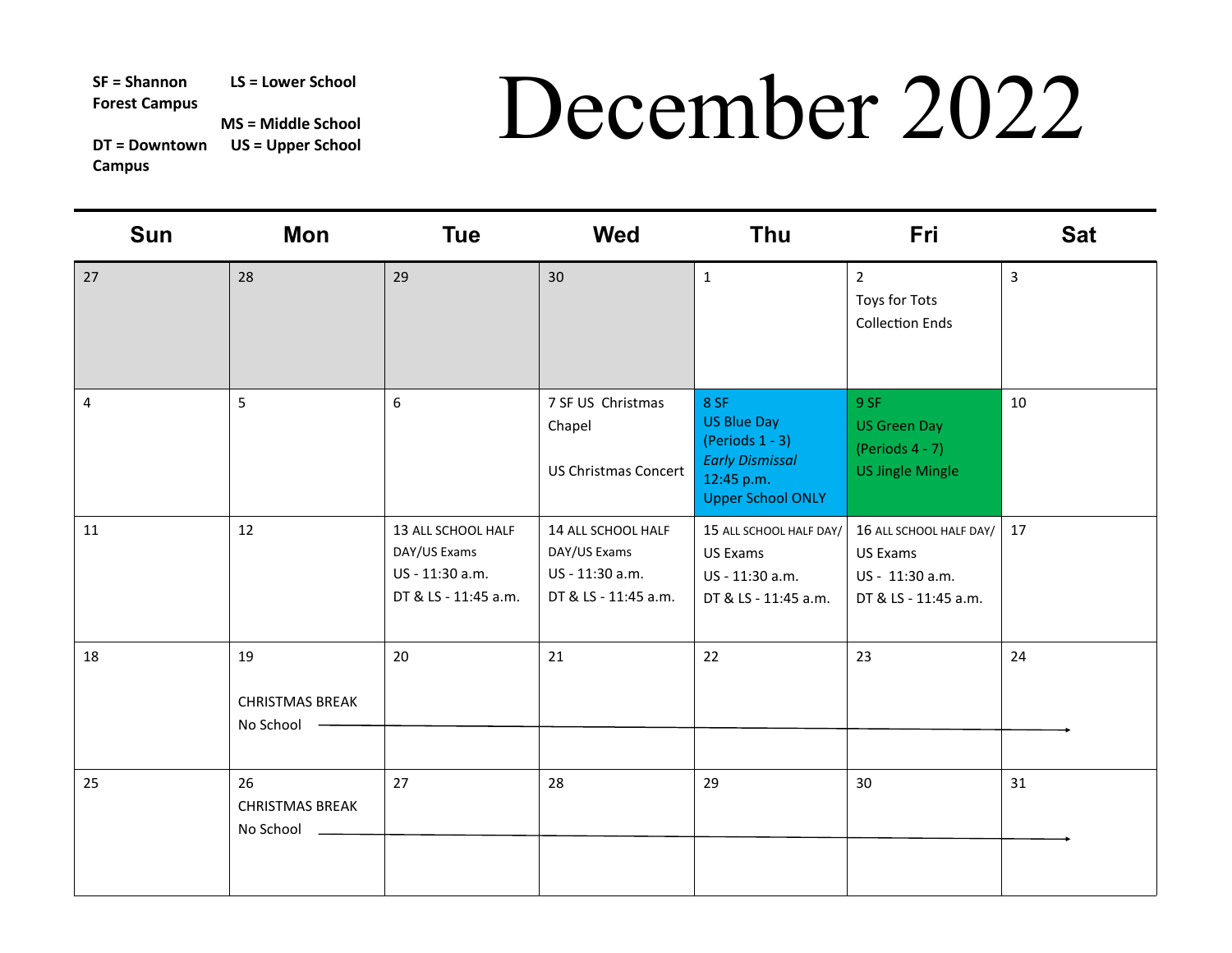## SF = Shannon LS = Lower School<br>Forest Campus MS = Middle School WS = Upper School **DT = Downtown US = Upper School**

| Sun          | Mon                                                   | <b>Tue</b>                              | Wed            | Thu                                                                  | Fri                                   | <b>Sat</b>          |
|--------------|-------------------------------------------------------|-----------------------------------------|----------------|----------------------------------------------------------------------|---------------------------------------|---------------------|
| $\mathbf{1}$ | $\overline{2}$<br><b>CHRISTMAS BREAK</b><br>No School | $\overline{3}$<br><b>Classes Resume</b> | $\overline{4}$ | 5 <sup>5</sup><br><b>SF Q2 Report Cards</b><br><b>Live on RenWeb</b> | $\boldsymbol{6}$                      | $\overline{7}$      |
| 8            | 9                                                     | 10                                      | 11             | 12                                                                   | 13                                    | 14                  |
| 15           | 16<br>NO SCHOOL                                       | 17<br>SF - Spirit Week                  | 18             | 19 SF - US Blue Day                                                  | 20 SF - US Green Day                  | 21 SF<br>Homecoming |
|              | MLK Jr. Day                                           |                                         |                | (Periods $1 - 3$ )<br><b>Early Dismissal</b><br>12:45 p.m. US ONLY   | (Periods $4 - 7$ )<br>SF - Homecoming | Dance               |
| 22           | 23                                                    | 24                                      | 25             | 26                                                                   | 27                                    | 28                  |
| 29           | 30 <sup>°</sup><br>110th Day of School                | 31                                      | $\mathbf{1}$   | $\overline{2}$                                                       | $\overline{3}$                        | $\overline{4}$      |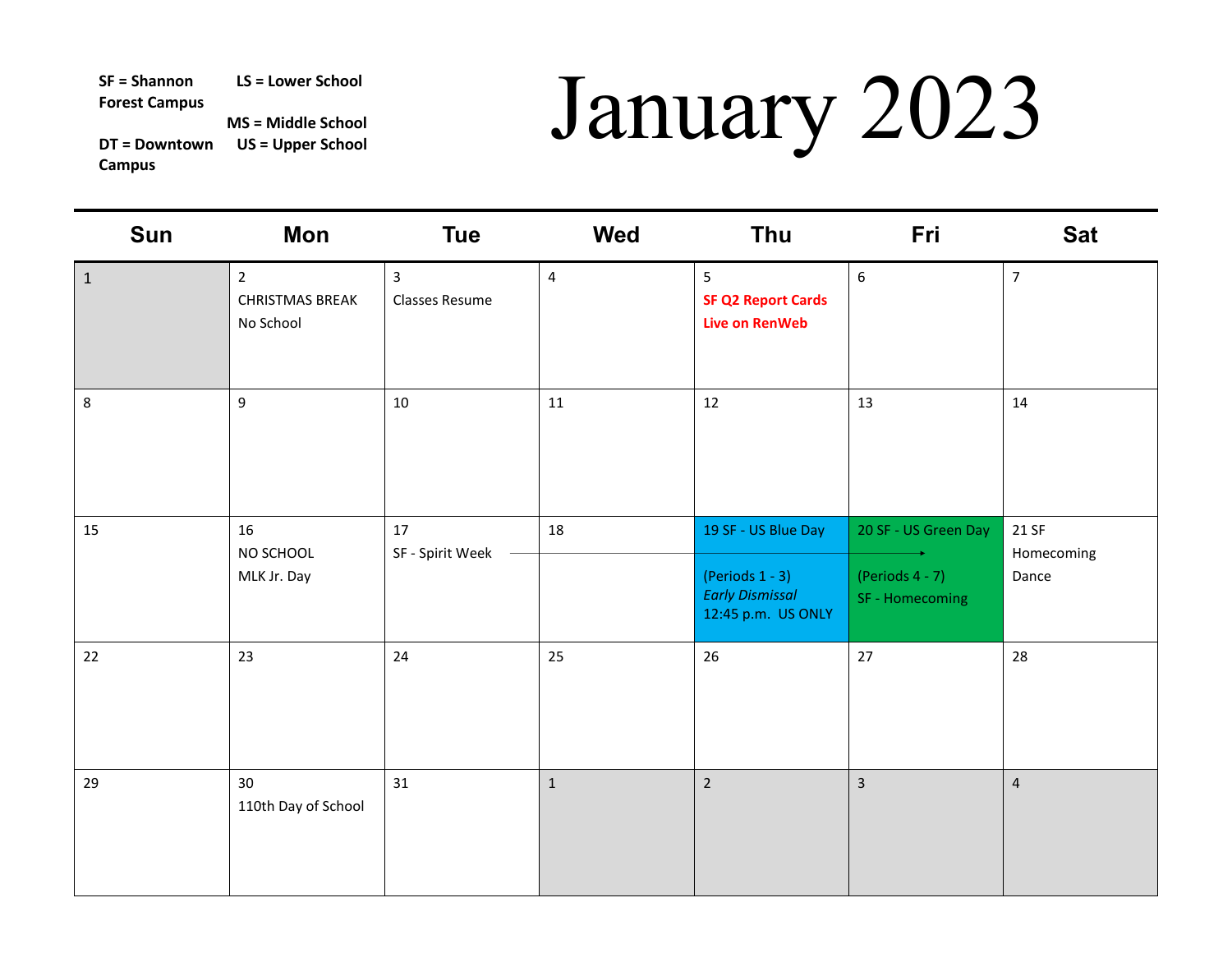# SF = Shannon LS = Lower School MS = Middle School MS = Middle School MS = Upper School **DT LLAT**<br>DT = Downtown US = Upper School **DT LLAT**<br>Campus

| Sun | Mon                                                                       | <b>Tue</b>     | <b>Wed</b>                              | Thu                                                                               | Fri                                                                         | <b>Sat</b>     |
|-----|---------------------------------------------------------------------------|----------------|-----------------------------------------|-----------------------------------------------------------------------------------|-----------------------------------------------------------------------------|----------------|
| 29  | 30                                                                        | 31             | $\mathbf{1}$                            | $\overline{2}$                                                                    | $\overline{3}$<br>MS Choir, Percussion<br>& Drama to SCCT's<br>"Robin Hood" | $\overline{4}$ |
| 5   | 6                                                                         | $\overline{7}$ | 8 SF Q3 Progress<br><b>Reports</b>      | 9 US Blue Day<br>(Periods 1-3)<br><b>All School Early</b><br>Dismissal 12:45 p.m. | 10 SF - US Green Day<br>LS Class Picture Day                                | 11             |
| 12  | 13 SCISA State<br>Basketball<br>Tournament<br><b>Teacher Appreciation</b> | 14             | 15<br>Crusader<br>Call-A-Thon - Night 1 | 16<br>Crusader<br>Call-A-Thon - Night 2                                           | 17 SCISA State<br>Basketball<br>Tournament                                  | 18             |
| 19  | 20 NO SCHOOL<br>Presidents Day<br>National Engineering                    | 21             | 22                                      | 23                                                                                | 24                                                                          | 25             |
| 26  | 27<br>Senior Trip                                                         | 28             | $\mathbf{1}$                            | $\overline{2}$                                                                    | $\overline{3}$                                                              | $\overline{4}$ |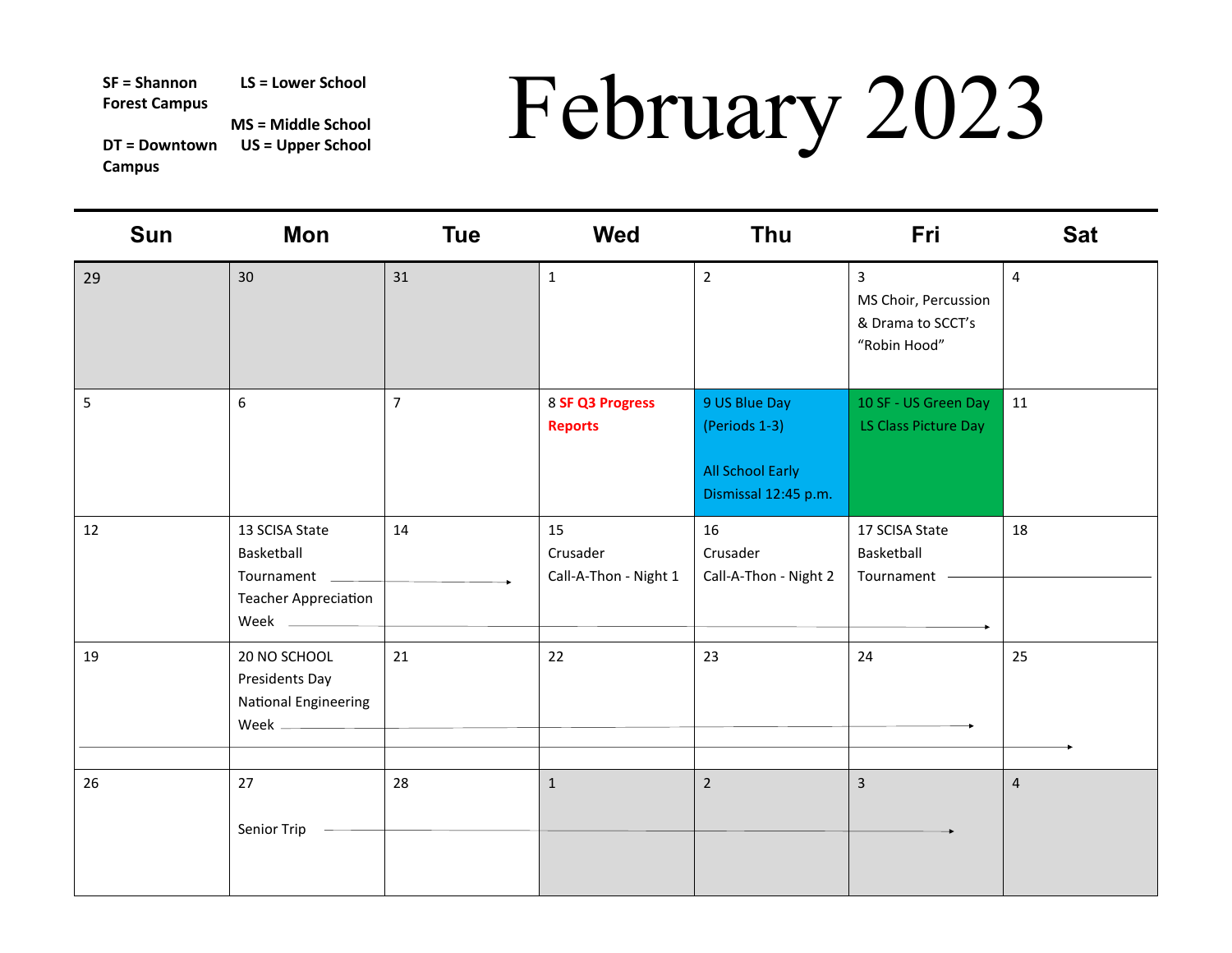**DT = Downtown US = Upper School Campus** 

| <b>Sun</b>        | <b>Mon</b>                               | <b>Tue</b>           | <b>Wed</b>                                           | Thu                                                                                                       | Fri                                                | <b>Sat</b>     |
|-------------------|------------------------------------------|----------------------|------------------------------------------------------|-----------------------------------------------------------------------------------------------------------|----------------------------------------------------|----------------|
| 26<br>Senior Trip | 27                                       | 28                   | $\mathbf{1}$                                         | $\overline{2}$                                                                                            | $\overline{3}$                                     | $\overline{4}$ |
| 5                 | $\boldsymbol{6}$<br>Winter Sports Awards | $\overline{7}$       | 8                                                    | 9 SF SCISA<br><b>Music Festival</b><br><b>US Blue Day</b><br><b>Early Dismissal</b><br>12:45 p.m. US ONLY | $10\,$<br>SF - US -Green Day<br>(Periods $4 - 7$ ) | 11             |
| 12                | 13                                       | 14                   | 15<br>SF - End of Q3                                 | 16 SF<br>US Fine Arts Trip                                                                                | 17 SF IMPACT<br>Service Day<br>(7th-12th Grade)    | 18             |
| 19                | 20<br>No School<br><b>Spring Break</b>   | 21                   | 22                                                   | 23                                                                                                        | 24                                                 | 25             |
| 26                | 27                                       | 28<br>DT Picture Day | 29<br>DT Picture Day<br>Q3 Report Cards on<br>RenWeb | 30                                                                                                        | 31<br>SF - LS Spring Pictures                      | $\mathbf{1}$   |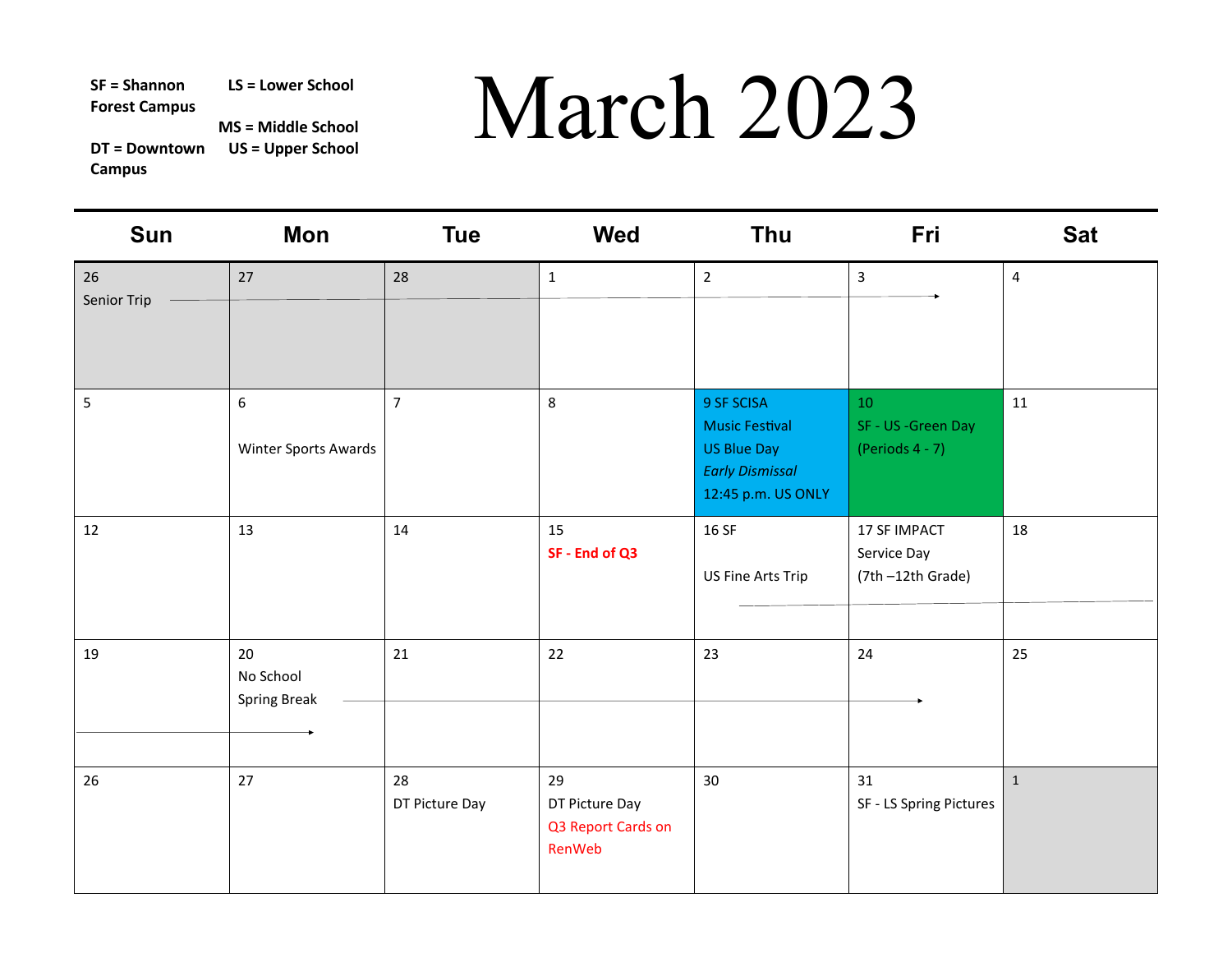| <b>Sun</b>     | <b>Mon</b>                                     | <b>Tue</b>                                                           | <b>Wed</b>                    | Thu                                                                                           | Fri                                           | <b>Sat</b>   |
|----------------|------------------------------------------------|----------------------------------------------------------------------|-------------------------------|-----------------------------------------------------------------------------------------------|-----------------------------------------------|--------------|
| 26             | 27                                             | 28                                                                   | 29                            | 30                                                                                            | 31                                            | $\mathbf{1}$ |
| $\overline{2}$ | $\overline{3}$                                 | $\overline{\mathbf{4}}$                                              | 5                             | $\boldsymbol{6}$                                                                              | $\overline{7}$<br>NO SCHOOL<br>Easter Holiday | 8            |
| 9              | 10<br>NO SCHOOL<br>Easter Holiday              | 11                                                                   | 12                            | 13                                                                                            | 14<br>Lower School Art<br>Show                | 15           |
| 16             | 17<br>Standardized<br><b>Testing Full Days</b> | 18                                                                   | 19                            | $20\,$                                                                                        | 21<br>SF - Junior/Senior<br>Prom              | 22           |
| 23             | 24<br><b>SCISA Varsity Golf</b><br>Tournament  | 25<br>Q4 Progress Reports<br><b>SCISA Varsity Golf</b><br>Tournament | 26<br>SF-US Spring<br>Concert | 27<br><b>Blue Day</b><br>(US Periods 1-3)<br><b>All School Early</b><br>Dismissal - 12:45 p.m | 28<br>SF - US -Green Day                      | 29<br>30     |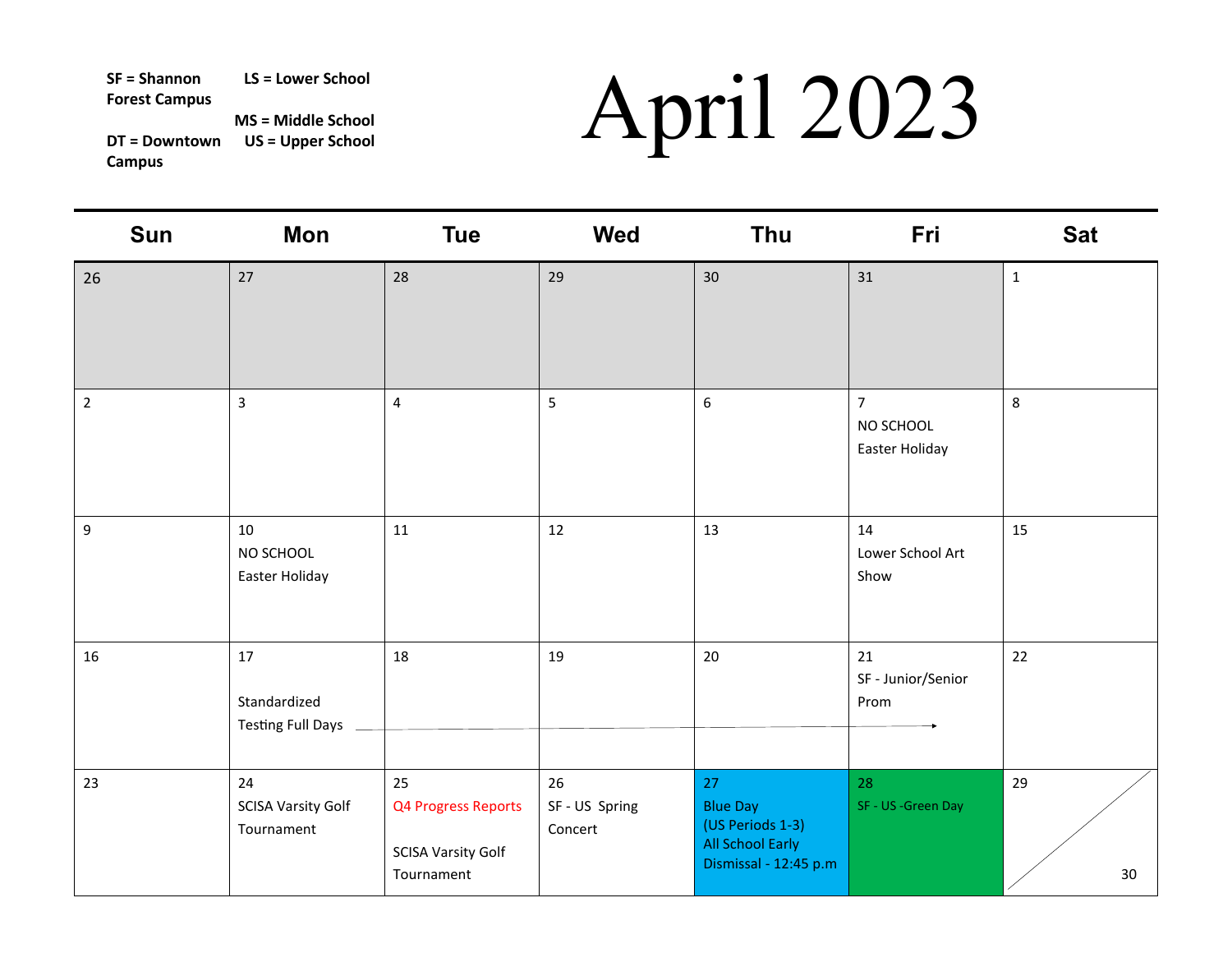| <b>Sun</b>     | <b>Mon</b>                                       | <b>Tue</b>                                                                        | <b>Wed</b>                                                                      | <b>Thu</b>                                                                             | Fri                                                                          | <b>Sat</b>                                                          |
|----------------|--------------------------------------------------|-----------------------------------------------------------------------------------|---------------------------------------------------------------------------------|----------------------------------------------------------------------------------------|------------------------------------------------------------------------------|---------------------------------------------------------------------|
| 30             | $\mathbf{1}$<br>SF - US AP Exams<br><b>Begin</b> | $2^{\circ}$<br>SF - US AP Exams                                                   | $\overline{3}$<br>SF - US AP Exams                                              | $\overline{4}$<br>SF - US AP Exams<br><b>Spring Drama</b><br>Production                | 5<br>SF - US AP Exams<br>Spring Drama<br>Production                          | 6 SF Spring Drama<br>Production<br><b>SCISA State Track</b><br>Meet |
| $\overline{7}$ | $\bf 8$<br>SF - US AP Exams                      | 9<br>SF - US AP Exams                                                             | 10<br>SF - US AP Exams                                                          | 11 SF - US AP Exams<br>US Blue Day<br>12:45 p.m. Dismissal<br><b>Upper School ONLY</b> | 12<br>US - AP Exams End<br><b>Green Day</b>                                  | 13                                                                  |
| 14             | 15<br><b>Spring Sports Awards</b>                | 16                                                                                | 17                                                                              | 18                                                                                     | 19                                                                           | 20                                                                  |
| 21             | 22                                               | 23 SF Exams All<br><b>School HALF</b><br>K5 Crossing the<br><b>Bridge Program</b> | 24 SF Exams All<br>School HALF DAY/<br>Early Dismissal<br>LS Field Day (K5-5th) | 25 SF Exams All<br>School HALF DAY/<br>Early Dismissal<br>2023 Graduation              | 26 SF Exams All<br>School HALF DAY/<br>Early Dismissal<br>Last Day of School | 27                                                                  |
| 28             | 29                                               | 30                                                                                | 31                                                                              | $\mathbf{1}$<br><b>Report Cards Mailed</b>                                             | $\overline{2}$                                                               | $\overline{3}$                                                      |
| $\overline{4}$ | 5                                                | $\boldsymbol{6}$                                                                  | $\overline{7}$                                                                  | 8                                                                                      | 9                                                                            | 10                                                                  |